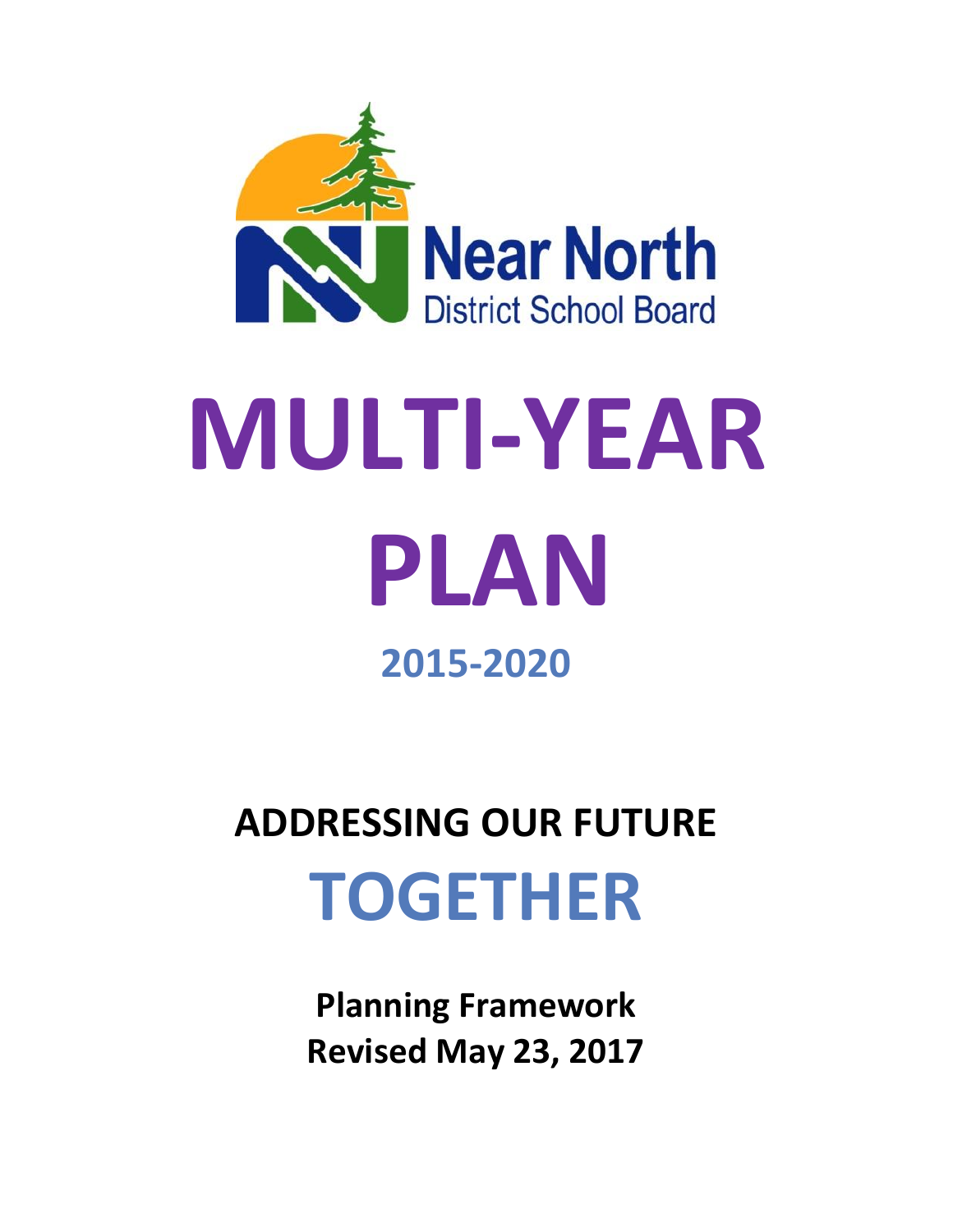# **INTRODUCTION**

The development and regular monitoring of a Multi-Year Plan is a key responsibility for Trustees with the Near North District School Board. Section 169(1) in the *Education Act*, supported by Bill 177 amendments, requires Ontario school boards to develop and have in place a multi-year plan for three or four years. The plan both assists and supports Trustees regarding other responsibilities identified in the *Education Act* that include:

- promoting student achievement and well-being,
- ensuring effective stewardship of the Board's resources and,
- delivering appropriate and effective education programs to all students in the Board's jurisdiction.

# **BACKGROUND**

The Near North District School Board is responsible for the public education of approximately 10,000 learners from across the geographic regions of the Almaguin Highlands, North Bay and Parry Sound. The Board serves a wide variety of communities within a 17,020 km<sup>2</sup> area in towns and communities from Mattawa to Sturgeon Falls, North Bay to Emsdale and Britt to MacTier. The amalgamated board was formed in 1998 as a result of a government initiative to reduce the number of boards in the province of Ontario. The Board currently operates twenty eight elementary schools, seven secondary schools and related programs and services. The Near North District School Board's multi-year plan focuses on blending successes of the past with pedagogical changes that are based on a holistic view of education. It also identifies the guiding principles and qualities that have and will continue to make the Near North District School Board distinct and successful. The original multi-year plan was approved by the Trustees of the Near North District School Board in January 2010.

It is the responsibility of the board to ensure that a formal review of the multi-year plan occurs at the Board of Trustees or policy level on a regular basis; this process is in addition to any internal reviews undertaken by staff and others as the various elements move forward.

Reports to the Board of Trustees were made in September 2010 and again in January 2011 to articulate the commitments that were moved forward during that time period. The original multi-year plan was established for a period of three years (2010-2013).

During March of 2012, a review of this multi-year plan took place to ascertain its current relevancy and any adjustments that needed to be made. The results of the review revealed the multi-year plan required significant adjustments, which included: focusing on a reduced number of commitments that are realistic and attainable in terms of cost and capacity of staff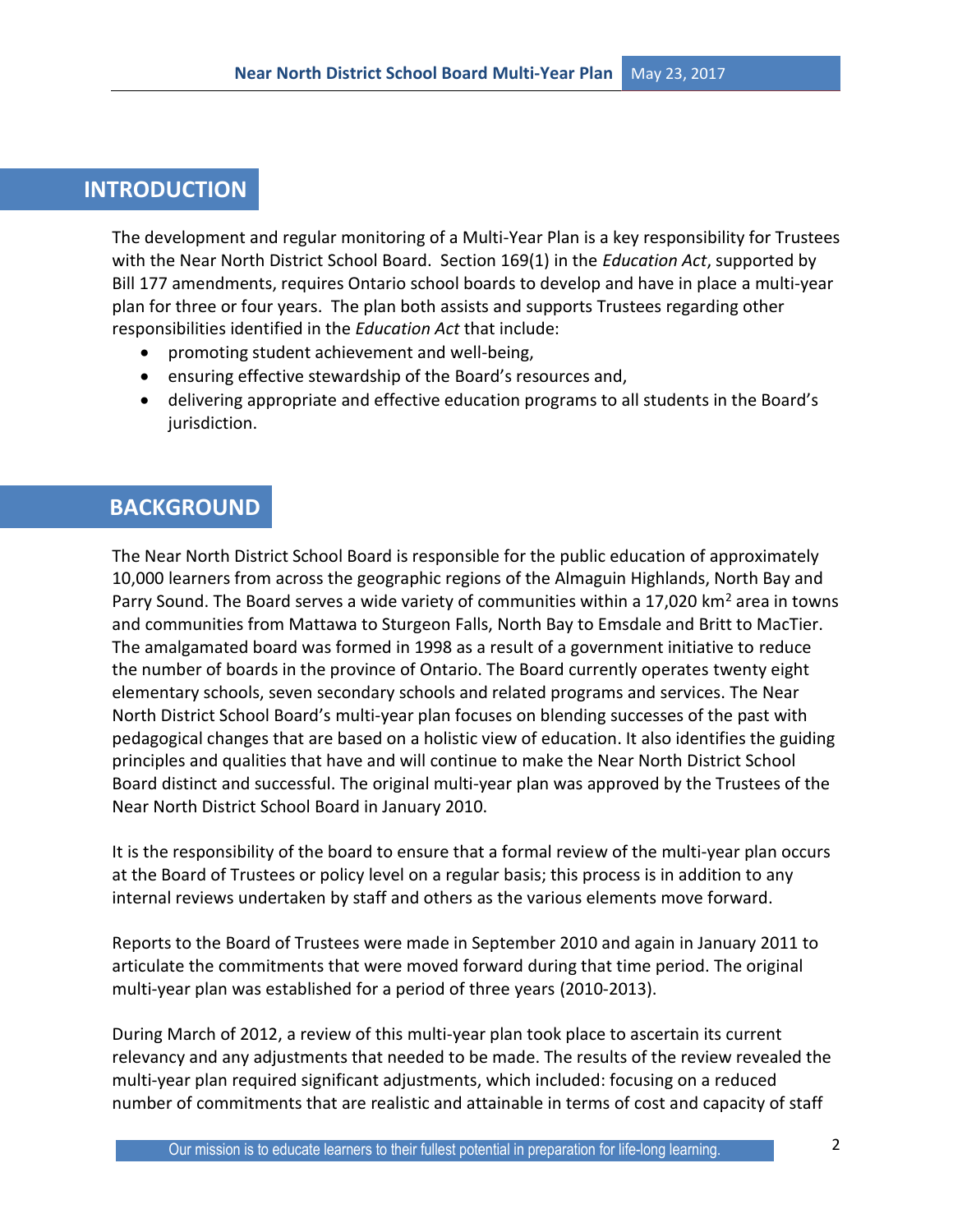to deliver and reorganizing commitments that focused on outcomes the board would achieve rather than on how to achieve them.

# **RATIONALE:**

As the multi-year plan was nearing its mandate in 2013-2014 a number of changes were occurring at the Near North District School Board. In September 2014, a consulting group, led by Joan Green, a former Director of Education for the City of Toronto and founding CEO of the Ontario Education Quality and Accountability Office (EQAO), were invited to do a search for a new Director of Education for the Near North District School Board. In October, there were school board elections for Trustees which also changed the landscape. In January 2015, the Near North District School Board's Multi-Year Planning Committee, with a new Director of Education and a number of new Trustees, held its first meeting to discuss the direction and depth of the review.

# **PROCESS**

The Multi-Year Planning Committee settled on a path that would present a draft to the Board of Trustees at the June 2016 monthly meeting that would include an updated multi-year plan that sets the policy direction by identifying key priorities and commitments, provides a strong sense of focus and brings consistency to our work leading into the year 2019-2020. It includes the following phases.

#### **Phase 1** *(January 2015 – December 2015)*

This phase included setting timelines for the multi-year plan review, drafting the terms of reference for the committee, reviewing relevant data including updated Ministry of Education policy memoranda, feedback from recent accommodation review processes, data collected from the initial multi-year plan process, information collected by the consultants in the recent Director of Education search and a sampling of other Boards multi-year plans. This information would be helpful when reviewing the Near North District School Board vision, mission, core values and priority statements. This phase would set the direction for the Board over the next few years.

#### **Phase 2** *(January 2016 – June 2016)*

Using the vision, mission, core values and priority statements, the Director of Education and staff will highlight their commitments to reflect the four priorities. It will be the responsibility of the Director of Education and Senior Team to ensure the commitments are manageable, fit within the priority mandate and are evidence-based regarding progress.

At this stage of the review, a communication plan will be developed to seek feedback from a variety of audiences that includes, but is not limited to students, parents, staff, First Nations and community partners. The feedback received will be reviewed by the committee and appropriate changes to the plan will be incorporated.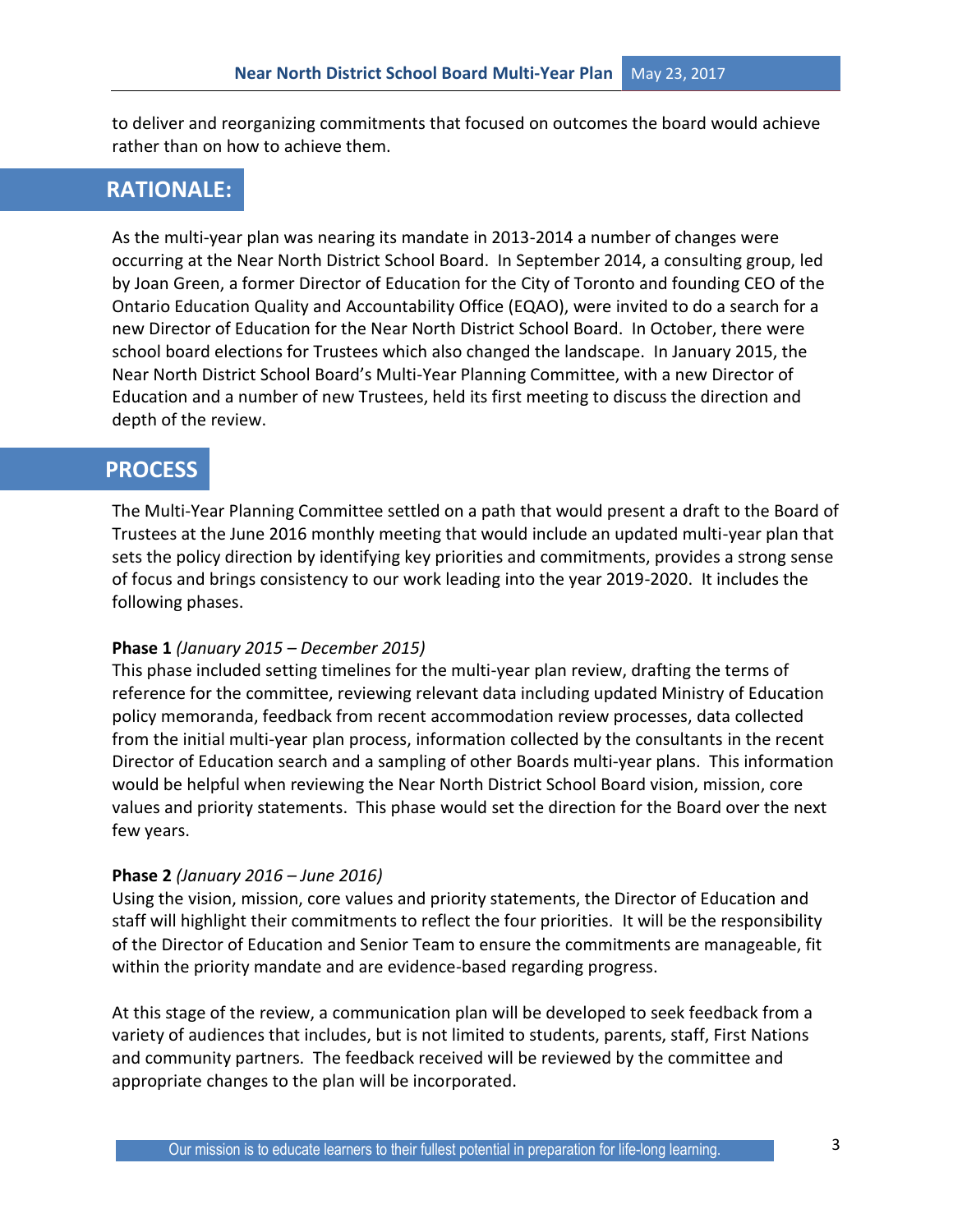#### **Phase 3** *(Fall 2016)*

This stage is basically the "working phase," where staff responsible for developing and implementing the commitments outline their action steps. Under each commitment, there might be a number of foci that would support that commitment while addressing the Board's mission statement. The Director of Education and Senior Administration will manage this phase as a number of foci are included in the Board and School Improvement Plans.

#### **Phase 4** *(Fall 2016)*

Aligning our commitments and key foci to the budget process will be important in providing assistance to educate learners to their fullest potential in preparation for life-long learning. Timelines will be developed for reporting progress that will include communicating with our different audiences on the status of our multi-year plan.

# **PHASE 1: VISION, MISSION AND VALUES**

#### **Vision**

The Near North District School Board will create and sustain a dynamic culture that provides a relevant and engaging learning environment that inspires excellence in everyone.

#### **Mission**

**"To educate learners to their fullest potential in preparation for life-long learning."**

### **Values**

The Near North District School Board supports the statement that, "Values are the fundamental beliefs and principles that frame how its employees and students operate and how decisions are made." Accountability is built in when we practice good citizenship by demonstrating integrity, respect, empathy, equity and inclusivity toward each other. The result is:

*\*Knowing our students, families and staff \*Honouring our students, families and staff, and, \*Supporting our students, families and staff.*

# **PRIORITIES**

A good deal of discussion and feedback centered on the need for the Board of Trustees and the system to improve communication both inside and outside of the system. As a result, "Excellence in Communication" was identified as a priority that we could all work on over the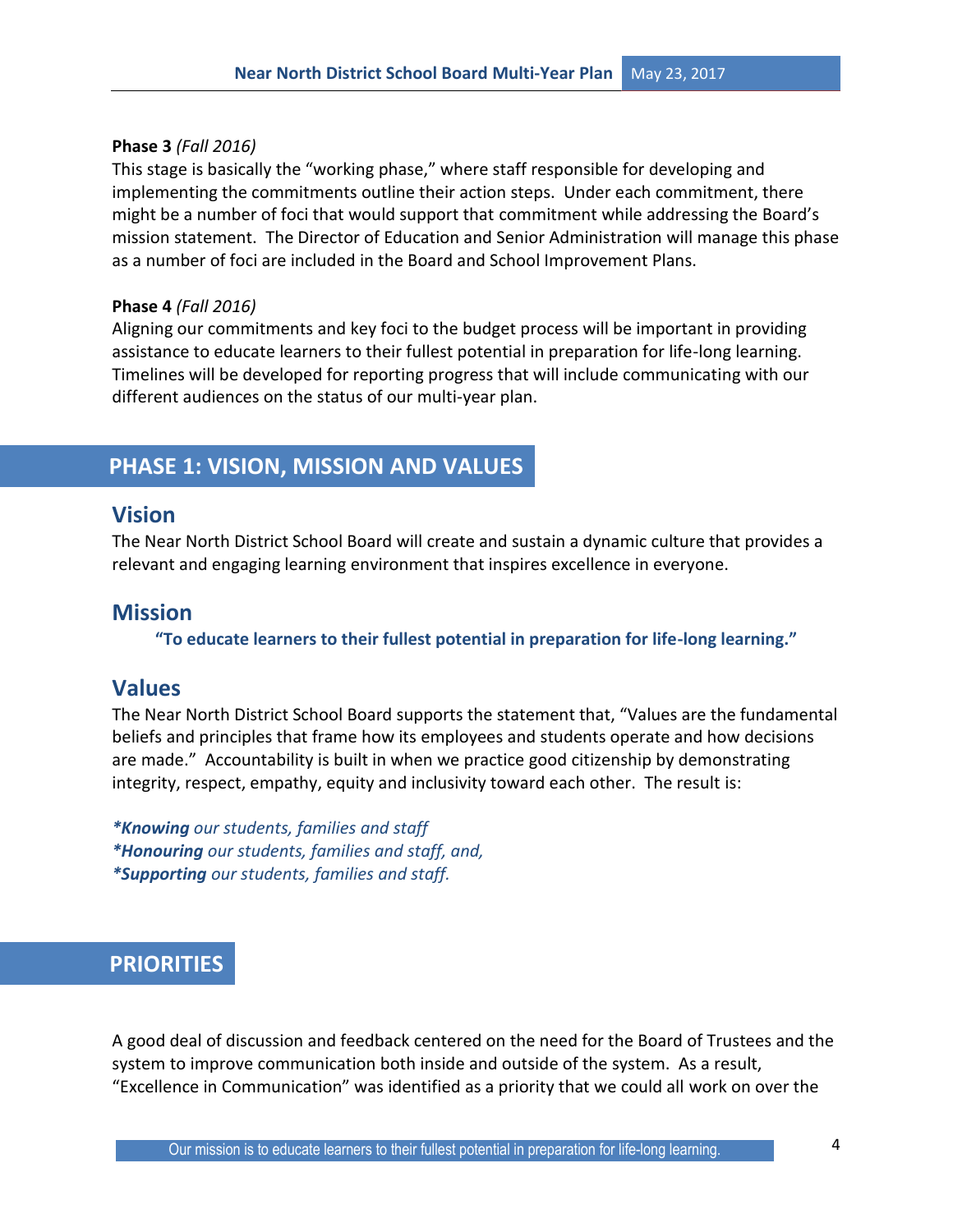next several years. Closely linked with communication is supporting one another and creating a culture of caring that would result in knowing, honouring and supporting our students, families and staff. The Board felt strongly about continuing to push for excellence in teaching and in the learning environment as it compliments our mission and vision statement.

A final priority for the Board of Trustees strongly supported making sure the management of our resources were properly aligned to give our students the best education possible. These priorities are described in more detail below.

# **PRIORITY - Excellence in Teaching and in the Learning Environment**

Quality teaching and learning is critical to nurture responsible and productive citizenship and to set the foundation for life-long learning. Students will be prepared to live productive lives. The Near North District School Board is committed to creating opportunities for students to develop the skill and knowledge to learn effectively and live productively in an increasing global and digital world.

#### **(1) ACHIEVING EXCELLENCE:**

All children and students in our care will experience individual success in their educational journey.

#### **(2) ENSURING EQUITY:**

All children and students will be provided with a rich and fulsome educational experience that meets their diverse needs and leads to maximum success.

#### **(3) PROMOTING WELL-BEING:**

All children and students, within a safe and accepting learning environment, will develop enhanced mental and physical health, a positive sense of self and belonging and the skills to make positive choices.

# **PRIORITY - Excellence in Creating a Culture of Caring**

A culture of caring can be achieved through a dedication to knowing, honouring and supporting students and their families, staff and members of our community. Together, we must model our stated values, we must practice acknowledgement of others and we must continuously meet student needs. There is a definite relationship between a culture of caring and student achievement and well-being. Creating a culture of caring also involves a celebration of our successes.

# **PRIORITY - Excellence in Communication**

The Near North District School Board is committed to promoting public confidence and community support in public education. Effective communications provides opportunities to share information and ideas that build stronger relationships. Good communication practices throughout our organization are vital to the success of achieving our Mission – "To educate learners to their fullest potential in preparation for life-long learning," and our Vision – "To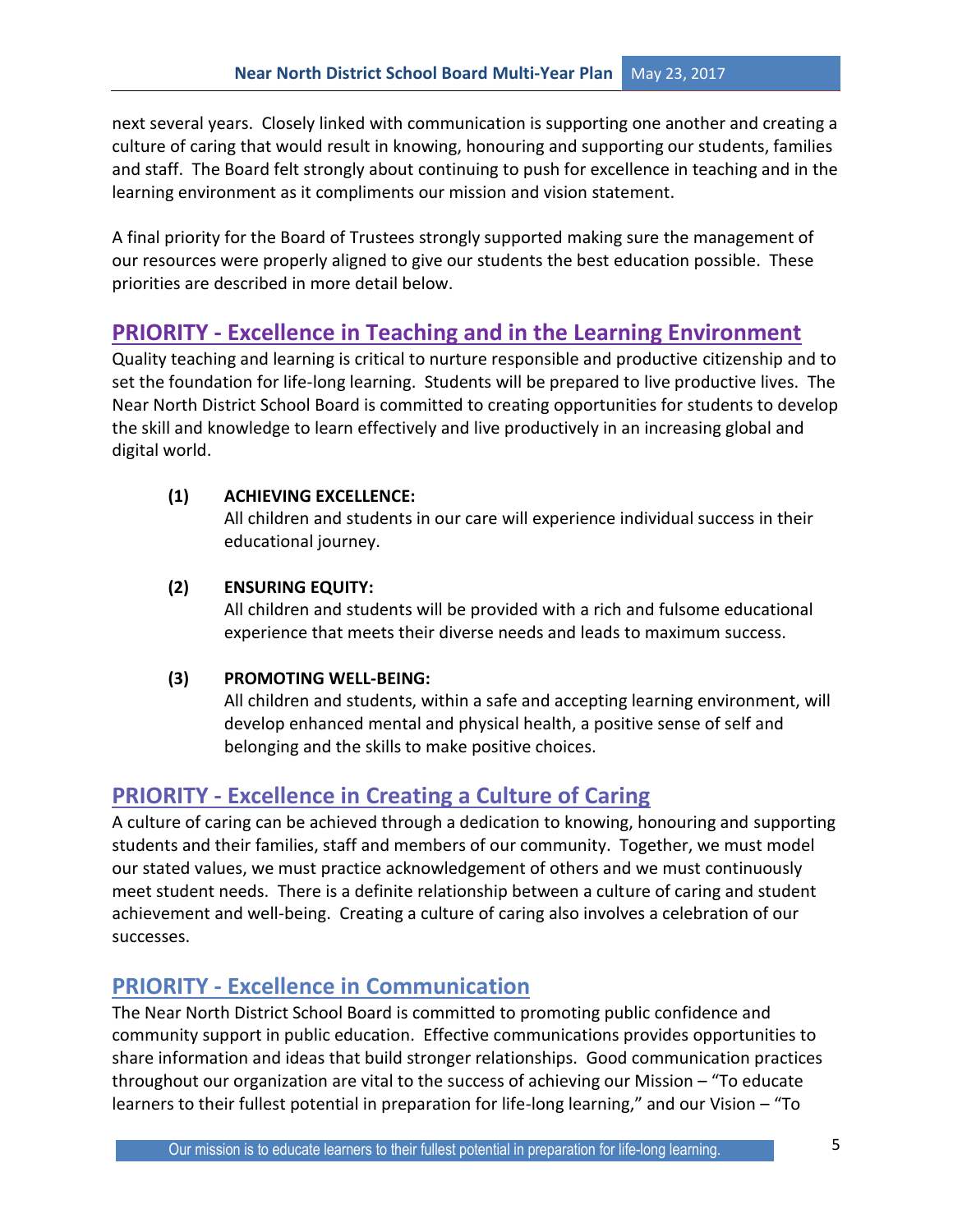create and sustain a dynamic culture that provides a relevant and engaging learning environment that inspires excellence in everyone." When we all work together, we will know, honour, and support our students, families and staff.

# **PRIORITY - Excellence in Alignment of Resources**

The ability of our Human Resources, Plant, Finance and Technology departments to structure their thinking based on our core work is crucial. The core work of the Near North District School Board is student achievement and well-being. All departments within the Board will make all decisions with this core value in mind and from the question, "Is this best for students?"